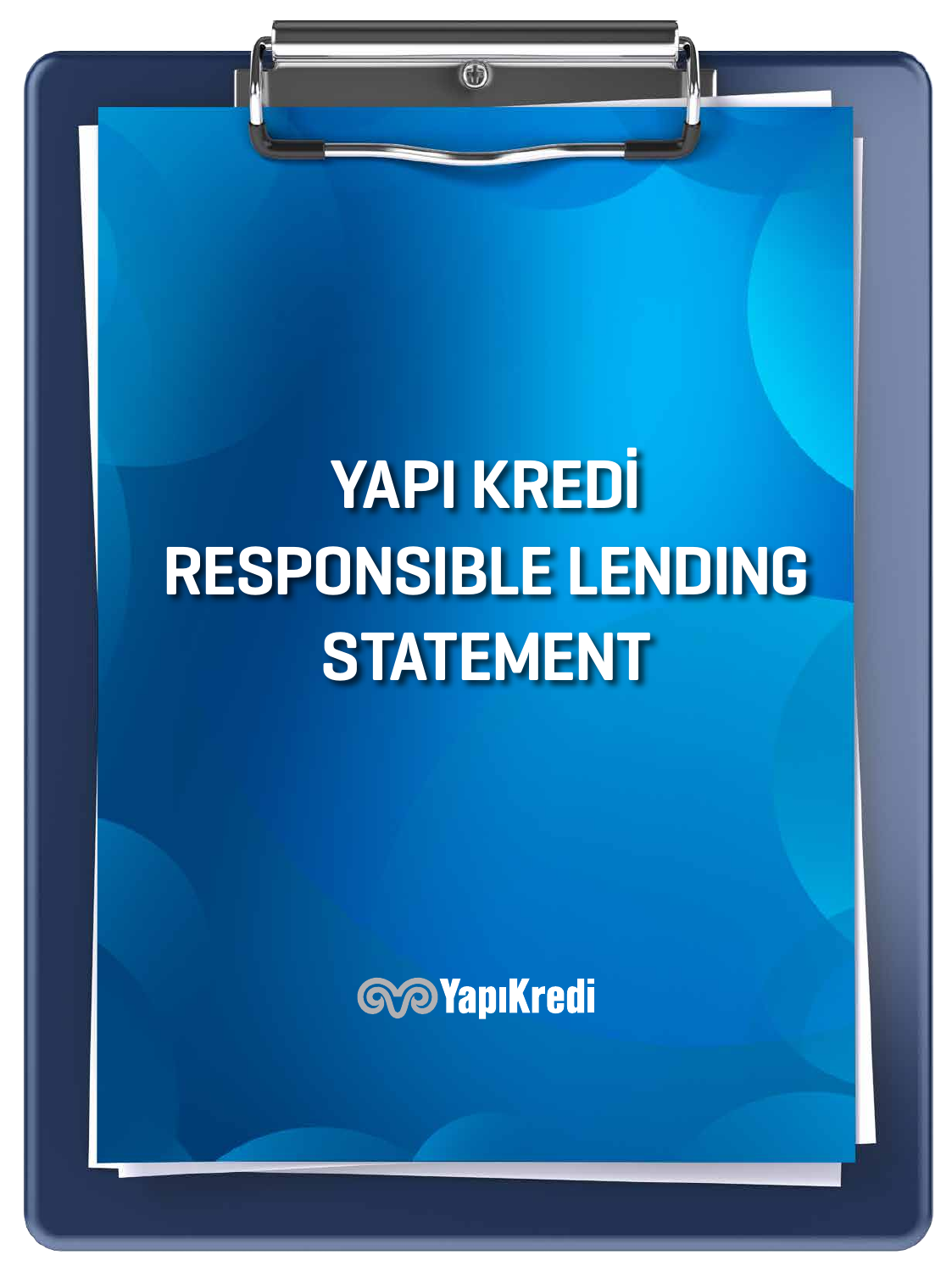2

#### YAPI KREDİ RESPONSIBLE LENDING STATEMENT

#### **Purpose**

Within the framework of its "sustainable profitability" and responsible banking approach, Yapı Kredi created its responsible lending principles. While delivering financial products and services, to meet the customers' needs and enhance their well-being, the Bank adopts principles such as providing accurate information, embracing transparent and fair service mentality and improving their financial literacy. Responsible lending approach applies to all individual credits and mentality loan activities. The Bank's senior management is responsible for overseeing and implementing these principles.

#### Yapı Kredi transparently communicates to its customers the information required for a correct understanding of financial products and services.

Basic product information is presented in an easily-understandable format. Technical details, that may reduce the understandability of the product or the service, are not included in the product information. Special emphasis is put on ensuring comparability between products. The Bank notifies the customer verbally and in writing, in a clear and simple form about product's price, cost and payment terms as well as possible sanctions of the Bank in case of default. Customers are provided with the means to make well-informed decisions.

#### Yapı Kredi engages in activities to improve financial literacy of the society.

Financial literacy is a key pre-requisite for benefiting from financial services. It empowers customers to make well-informed choices. Especially in case of consumer loans, selecting the right product out of a wide range is the key to consumer's well-being. Therefore, Yapı Kredi aims to conduct activities to enhance financial literacy skills of its customers and the entire community.

#### Yapı Kredi is committed to convey accurate and sufficient information in its product and service advertisements, without using any misleading language.

Many consumers receive the initial information about the financial products from advertisements and promotions in several platforms. Thus, providing correct information about products and services is one of the fundamental principles of responsible lending.

#### Yapı Kredi analyzes customers' financial positions and offers them suitable lending options.

Yapı Kredi utilizes comprehensive risk assessment systems to have an understanding of customer credibility. In accordance with the responsible lending principles, all customers receive fair treatment. The Bank examines customer data including income statements, employment documentations, credit history, current assets and liabilities in order to ensure that the lending practice complies with customer solvency.

#### Yapı Kredi develops products and sets targets for enhancing access of disadvantaged groups to financial services.

Yapı Kredi strives to prevent "over-indebtedness".

Over-indebtedness may occur as a result of customer's misinterpretation of the lending rules or insufficient financial literacy of the debtor. Looking to provide customers access to accurate information and to raise their awareness, Yapı Kredi creates solutions to this type of problems.

#### Yapı Kredi offers its customers financial solutions tailored to their needs.

Looking out for the customer's interests, Yapı Kredi aims to provide products and services which meet the customer's needs. To this end, the Bank helps customers choose the right product by taking customer credibility into account as well as analyzing their financial needs and expectations.